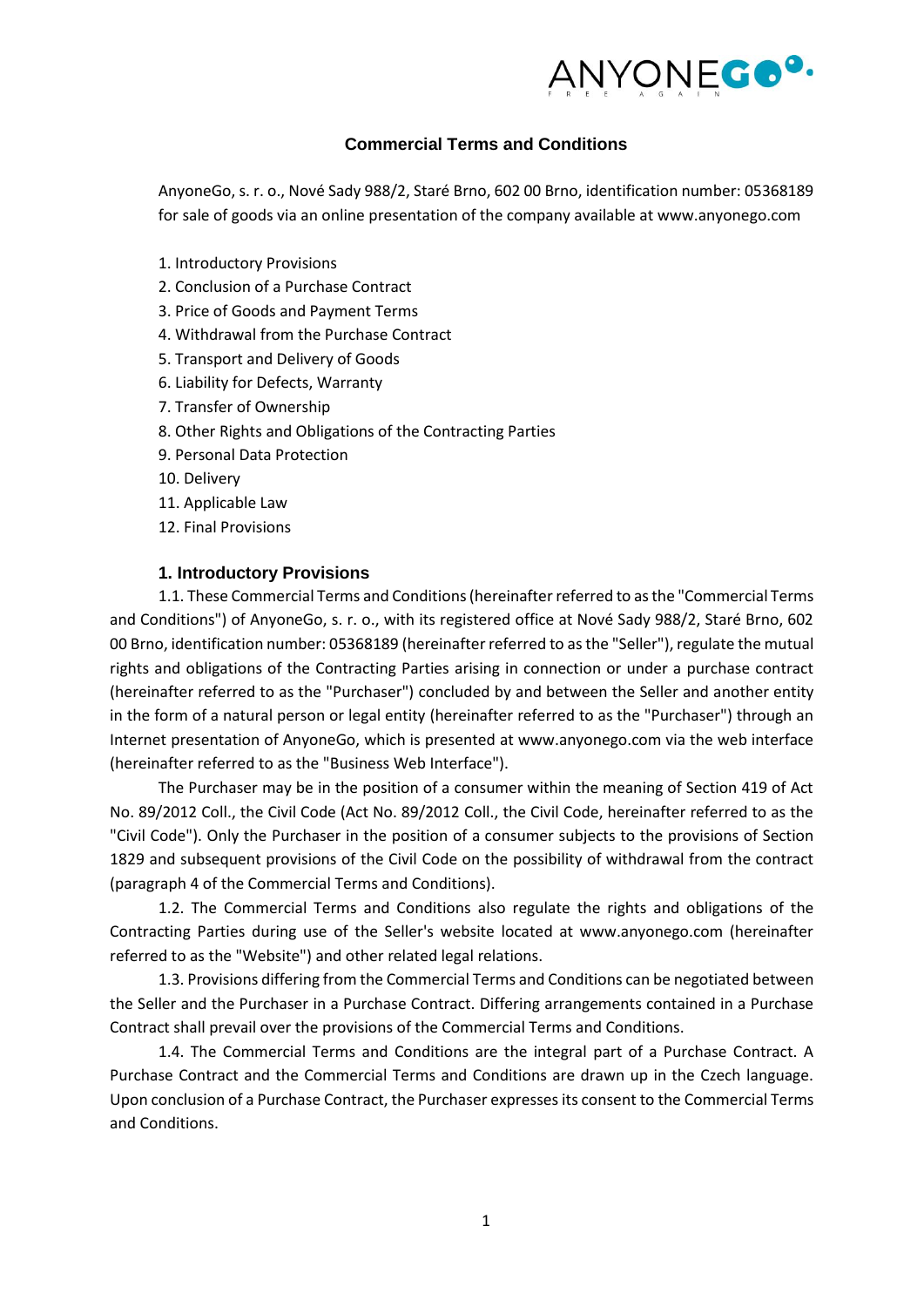1.5. The Seller is entitled to unilaterally change and supplement the Commercial Terms and Conditions. This provision shall not affect the rights and obligations arisen during the term of validity of the previous text of the Commercial Terms and Conditions.

#### **2. Conclusion of a Purchase Contract**

2.1. All presentations of goods placed in the Business Web Interface are of informative character and the Seller is not obliged to enter into a Purchase Contract regarding these goods. The provision of Section 1732(2) of the Civil Code shall not apply. The Business Web Interface contains information about the goods offered by the Seller for sale. The specified prices are indicative, because the nature of the offered goods mostly include further customized adjustments that affect the final price of a product, therefore contracts with Purchasers are concluded under individually agreed terms. All offers of sale of goods placed in the Business Web Interface are not binding and the Seller is not obliged to enter into a Purchase Contract regarding these goods.

2.2. The costs related to packaging and delivery both in the Czech Republic and abroad are individually agreed upon with the Purchaser depending on the type of a product and its modifications. Outside the Czech Republic, the costs associated with packaging and shipment/delivery will be individually agreed with the Purchaser. If no agreement on costs associated with packaging and shipment/delivery costs is reached, the contract cannot be concluded.

2.3. As regards an enquiry for goods, the Purchaser shall fill in the form marked "Request Form" (hereinafter referred to as the "Request Form"), in the Business Web Interface of the store. The Request Form shall include, in particular the following information:

2.3.1. Specification of ordered goods, contact information of the Purchaser, required specification of the enquiry.

(Instead of the Request Form, the enquirer can also use the e-mail address of the company info@anyonego.com).

2.4. Prior to sending of the order to the Seller, the Purchaser is allowed to check and change the data, which the Purchaser has entered into the order, also with regard to the possibility of the Purchaser to detect and correct defects generated, when entering the data into the order. The Purchaser sends an order to the Seller by clicking on the "Send" button. The information specified in the sent order is considered by the Seller to be correct. Upon receipt of the order, the Seller shall confirm it without undue delay by e-mail to the Purchaser, to the Purchaser's e-mail address specified in the order (hereinafter referred to as the "Purchaser's Electronic Address").

2.5. The Seller is always entitled, depending on the nature of the order (quantity of goods, amount of purchase price, expected transport costs) to ask the Purchaser for additional confirmation of the order (e. g. in writing or telephone).

2.6. The contractual relationship between the Seller and the Purchaser shall be established upon delivery of confirmation of receipt of the order (acceptance), which is sent by the Seller to the Purchaser by electronic mail to the Purchaser's electronic mail address.

2.7. The Purchaser acknowledges that the Seller is not obliged to conclude a Purchase Contract, especially with persons, who previously breached their obligations towards the Seller in any way.

2.8. The Purchaser agrees with use of means of remote communication during concluding of a Purchase Contract. Costs incurred to the Purchaser during use of means of remote communication in connection with conclusion of a Purchase Contract (costs of Internet connection, cost of phone calls) shall be borne by the Purchaser itself.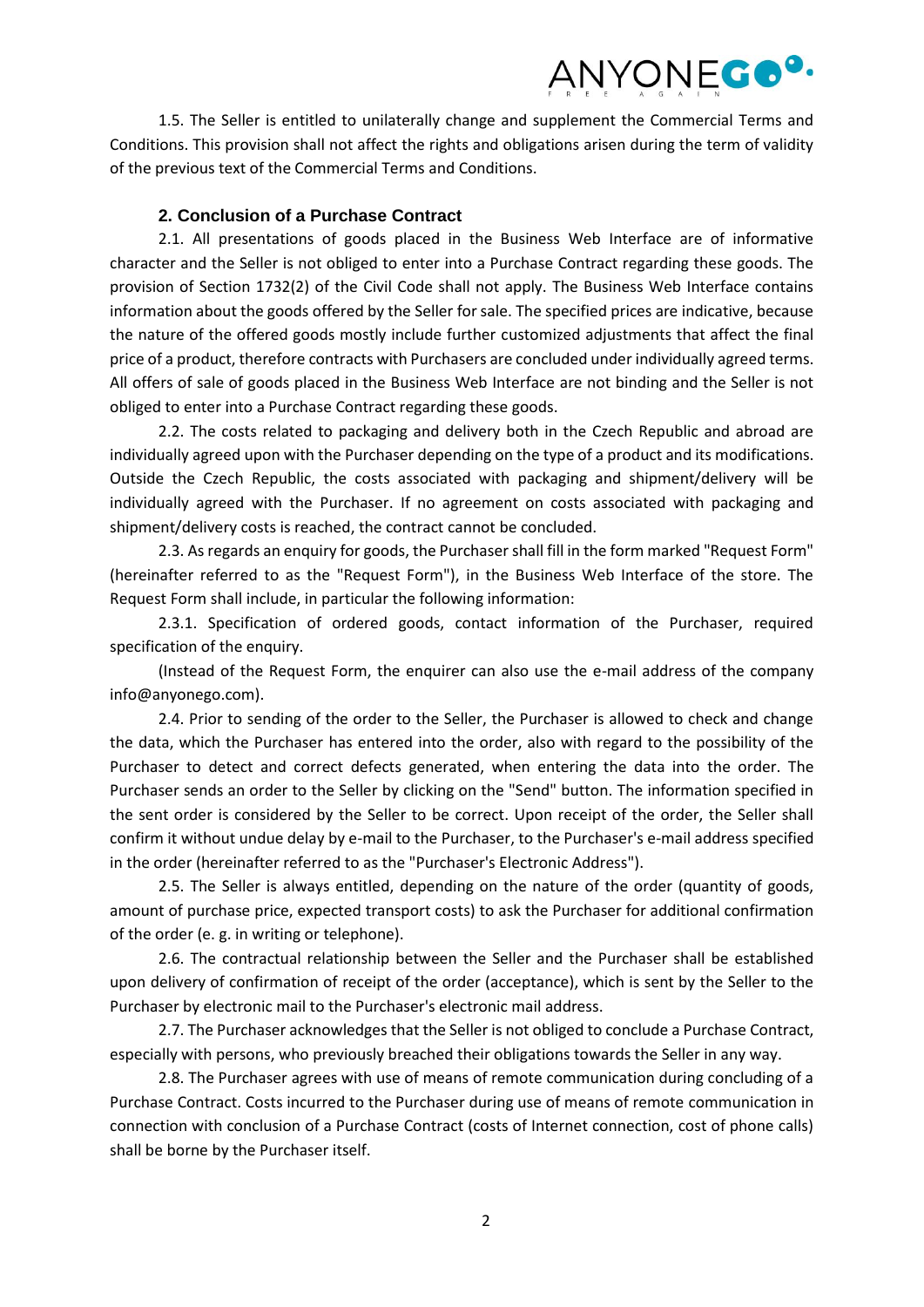#### **3. Price of Goods and Payment Terms**

3.1. The price of the goods and any costs associated with shipment/delivery of goods according to a Purchase Contract may be paid by the Purchaser to the Seller in the following ways:

- In cash on delivery at the place specified by the Purchaser in the order;

- By cashless transfer to the Seller's account No. 4848848488/5500, held by Raiffeisenbank a. s. (hereinafter referred to as the "Seller's Account");

3.2. Together with the purchase price, the Purchaser is also obliged to pay the costs associated with packaging and shipment/delivery of goods to the Seller in the agreed amount. Unless expressly specified otherwise, the purchase price shall also mean the costs associated with shipment/delivery of the goods.

3.3. In case of payment in cash or in case of payment on delivery, the purchase price shall be payable on receipt of the goods. In case of cashless payment, the purchase price is due within 14 days of the conclusion of a Purchase Contract.

3.4. In case of cashless payment, the Purchaser is obliged to include the variable symbol of the payment, when paying the purchase price for the goods. In case of cashless payment, the obligation of the Purchaser to pay the purchase price is fulfilled upon the moment of crediting of the relevant amount to the Seller's Account.

3.5. The Seller is entitled, in particular if the Purchaser does not make any additional confirmation of the order (Article 2.5 of the Commercial Terms and Conditions), to request payment of the whole purchase price before sending the ordered goods to the Purchaser.

3.6. Any discounts from the price of goods provided by the Seller to the Purchaser cannot be mutually combined. The purchase price is valid for all order items in total as a whole. The concluded Purchase Contract and the purchase price reflect the total order; the subject of the Contract shall also be all items listed in the order, unless mutually agreed otherwise by the Contracting Parties.

3.7. If this is customary in the business relationships or if it is stipulated by generally binding legal regulations, the Seller shall issue a tax document - invoice to the Purchaser for payments made on basis of the Purchase Contract, either for the full or partial performance of the Contract. The Seller is the payer of the value added tax. Tax document - the invoice shall be issued by the Seller to the Purchaser after payment of the price of the goods and shall send it in electronic form to the Purchaser's Electronic Address.

## **4. Withdrawal from the Purchase Contract**

4.1. The Purchaser acknowledges that according to the provision of Section 1837 of the Civil Code, it is not possible, inter alia, to withdraw from a Purchase Contract for delivery of goods adjusted according to the Purchaser's wishes or for its person, as well as goods, which are subject to rapid destruction, wear or obsolescence, from a Purchase Contract for delivery of audio and video recordings and computer programs, if the consumer broke their original packaging, as well as from a Purchase Contract for delivery of newspapers, periodicals and magazines and in other cases specified in Section 1837 of the Civil Code.

4.2. If this is not the case referred to in Article 4.1 or any other case, where it is not possible to withdraw from the Purchase Contract, the Purchaser is entitled to withdraw from the Purchase Contract within fourteen (14) days as of receipt of the goods in accordance with the provision of Section 1829 of the Civil Code. Withdrawal from the Purchase Contract must be delivered to the Seller within fourteen (14) days as of receipt of the goods. Withdrawal from the Purchase Contract may be sent by the Purchaser, among others, to the address of the Seller's establishment or to the address of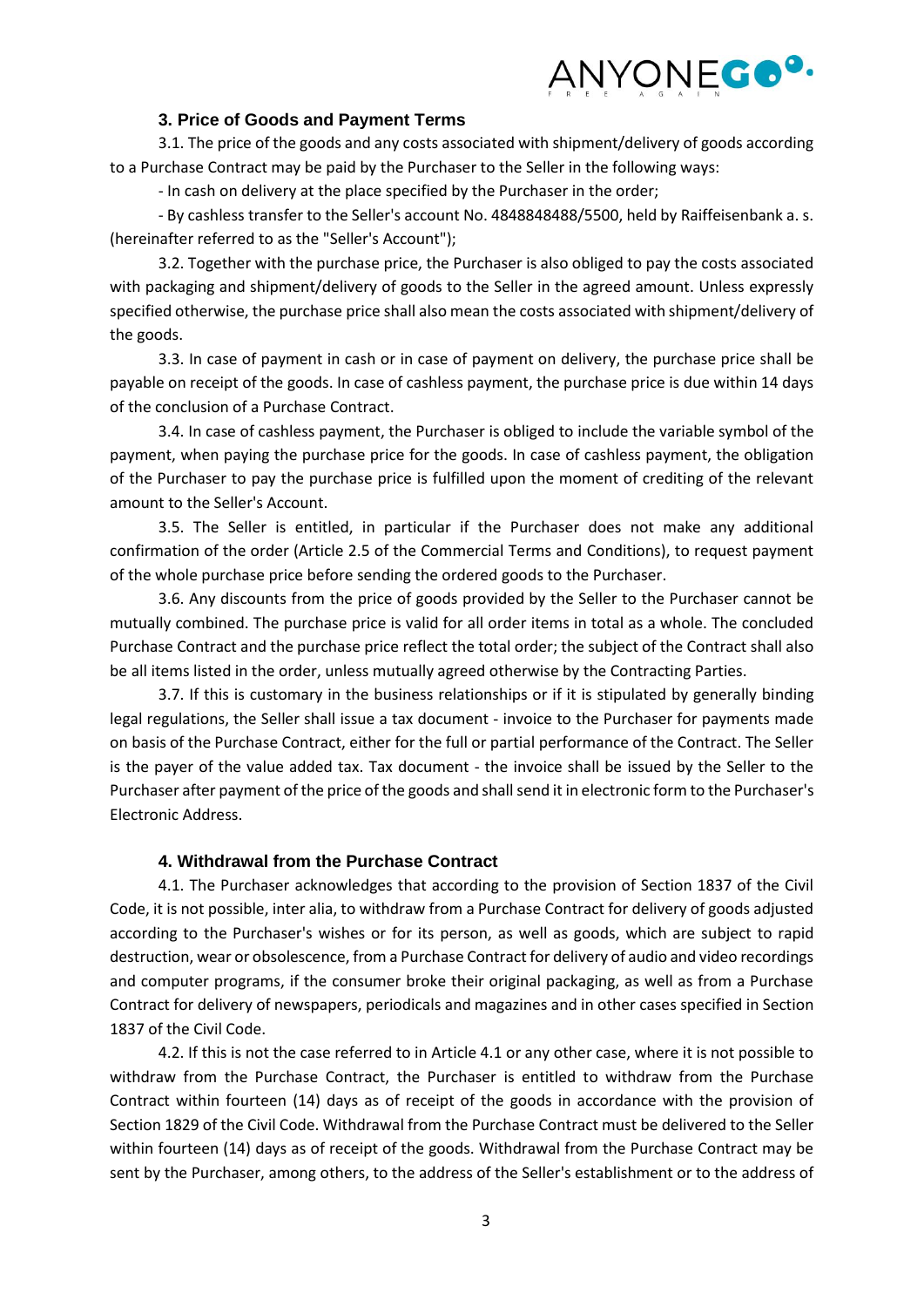

the Seller's electronic mail info@anyonego.com. The withdrawal form for withdrawal from the Purchase Contract is available at the end of this document.

Withdrawal from the Contract by the Purchaser shall be considered to be the withdrawal from the subject of performance defined by the order (Contract) as a whole, including all order items, not individual order items. The Seller may accept partial withdrawal from a Contract/subject of performance (i.e. individual items of performance/orders) under the conditions of Section 1829 of the Civil Code, based on the request of the Purchaser.

4.3. In the event of withdrawal from a Contract under Article 4.2 of the Commercial Terms and Conditions, the Purchase Contract (or its part according to paragraph 4.2 of the Commercial Terms and Conditions) shall be cancelled as of its beginning. The goods must be returned or sent to the Seller without undue delay no later than within 14 working days after sending of the withdrawal from the Contract to the Seller. The goods should be returned to the Seller undamaged and unworn and, if possible, in the original packaging. The Purchaser shall be responsible for any decrease of the value of the goods resulting from handling of such goods in a different way, than they are to be handled with regard to their nature and characteristics.

4.4. The Seller is entitled to review the status of the goods returned by the Purchaser according to Art. 4.3. of the Commercial Terms and Conditions, in particular in order to determine, whether the returned goods are not damaged, worn or partially consumed.

4.5. In the event of withdrawal from the Contract pursuant to Article 4.2 of the Commercial Terms and Conditions, the Seller shall return the performance provided by the Purchaser without undue delay after reviewing the goods in accordance with Article 4.4 of the Commercial Terms and Conditions, but no later than within fourteen (14) days after delivery of withdrawal from the Purchase Contract to the Purchaser. If the Purchaser chose a different than the cheapest method of delivery of goods, the Seller will return the cost of delivery of the goods to the Purchaser only up to the amount corresponding to the cheapest method of delivery of the goods. Return of the provided performance will preferably be made to an account determined by the Purchaser, unless additional costs would incur to the Purchaser and the Purchaser agrees with it, otherwise in the same way, in which the Seller received the performance. The Seller is also entitled to return the performance provided by the Purchaser already upon return of the goods by the Purchaser.

4.6. In the event of withdrawal from a Contract, the Purchaser shall bear the costs associated with return of the goods to the Seller. The Purchaser acknowledges that if the goods returned by the Purchaser are damaged, worn or partially consumed, the Seller will be entitled to damage compensation against the Purchaser, which will incur to it. The Seller is entitled to unilaterally set off a claim to payment of the incurred damage against the Purchaser's entitlement to a return of the purchase price.

4.7. The Seller is entitled to withdraw from a Purchase Contract at any time until the goods are taken over by the Purchaser. In such a case, the Seller will return the purchase price to the Purchaser without undue delay, by cashless payment to the Purchaser's designated account.

4.8. In cases where a gift is provided to the Purchaser together with the goods, the donation contract between the Seller and the Purchaser is concluded with a resolution condition that if the Purchase Contract is withdrawn from by the consumer, the donation contract for such a gift ceases to be effective and the Purchaser is also obliged to return the provided gift to the Seller together with the goods.

#### **5. Transport and Delivery of Goods**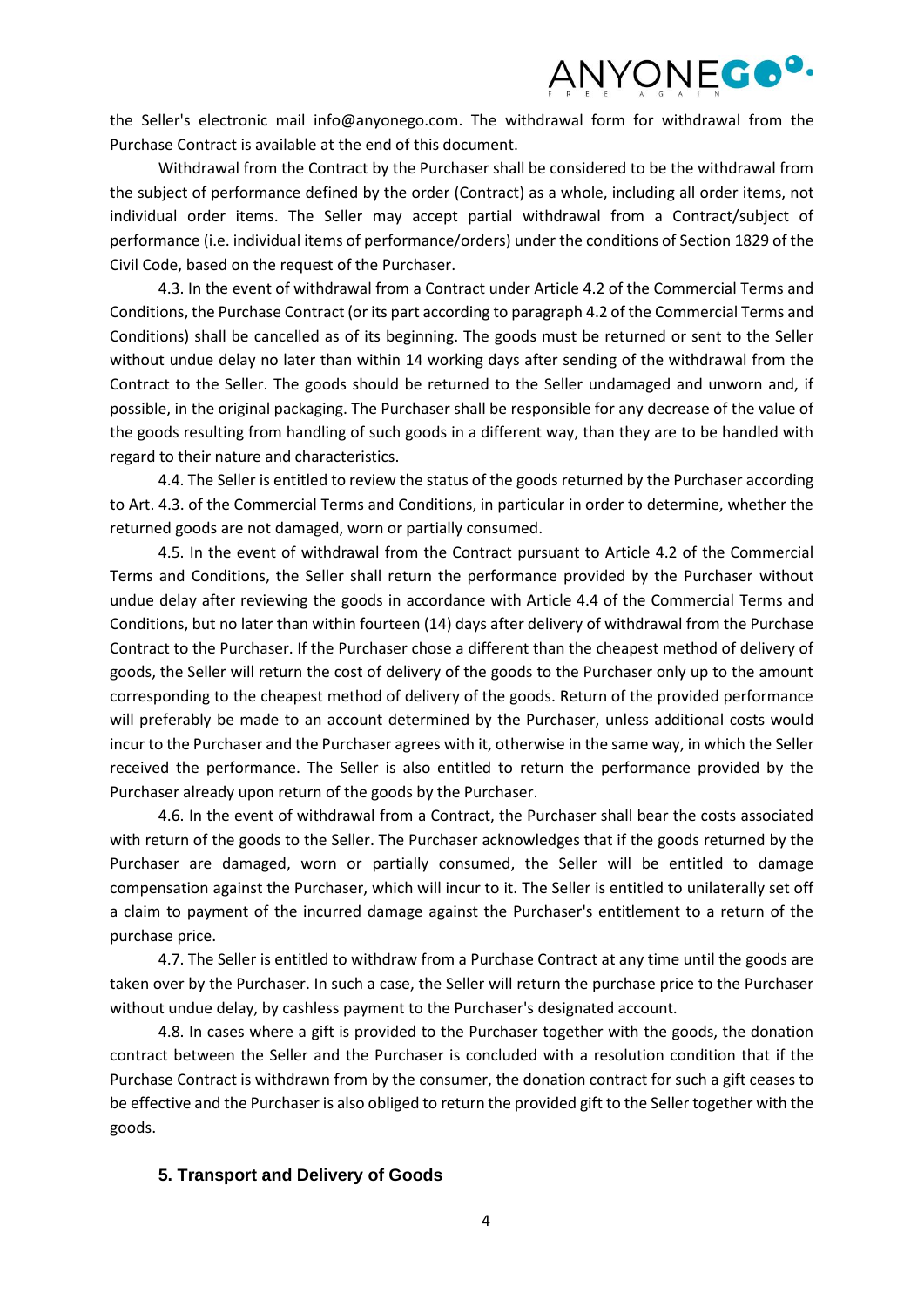5.1. The method of delivery of the goods shall be determined by the Seller, unless otherwise specified in the Purchase Contract. If the method of transport is contracted on the basis of the Purchaser's request, the Purchaser bears the risk and any additional costs associated with such methods of transport.

5.2. If the Seller is obliged, according to the Purchase Contract, to deliver the goods to the place specified by the Purchaser in the order, the Purchaser is obliged to take over the goods on delivery. If the Purchaser does not accept the goods on delivery, the Seller is entitled to claim a storage fee of CZK 200 (amount in words: two hundred Czech crowns) or the Seller is entitled to withdraw from the Purchase Contract.

5.3. If, for reasons on the part of the Purchaser, the goods have to be delivered repeatedly or in a different way than specified in the order, the Purchaser is obliged to pay the costs associated with the repeated delivery of the goods or costs associated with other method of delivery.

5.4. The Purchaser is obliged to check the integrity of the packaging of the goods upon takeover of the goods from the carrier, and to inform the carrier immediately in case of any defects. In case it is found out that there is a damage of the packaging indicating unauthorised entry into the consignment, the Purchaser is not obliged to take over the shipment from the carrier. By signing the delivery note, the Purchaser confirms that the packaging of the consignment containing the goods has not been broken.

5.5. Other rights and obligations of the Parties during the transport of goods may be adjusted by special delivery terms of the Seller, if issued by the Seller.

## **6. Liability for Defects, Warranty**

6.1. The rights and obligations of the Contracting Parties regarding the rights of defective performance are governed by the relevant generally binding legal rules, in particular the provisions of Section 1914 to 1925, Section 2099 to 2117 and Section 2161 to 2174 of the Civil Code.

6.2. The Seller is liable to the Purchaser that the sold item is in accordance with the Purchase Contract, especially that it is without defects. The conformity with the Purchase Contract means that the sold item has the quality and utility characteristics required by the Contract, described by the Seller, the manufacturer or its representative or expected on basis of the advertising carried out by them, or where appropriate, the quality and utility characteristics usual for an item of such a kind, that it meets the requirements of legal rules, it is of the corresponding quantity, amount or weight and corresponds to the purpose, which the Seller indicates for use or which the item is usually used for.

6.3. In the event that the item is not in accordance with the Purchase Contract upon the moment of takeover by the Purchaser (hereinafter referred to as the "Difference from the Purchase Contract"), the Purchaser has the right to the Seller's putting the item into the state corresponding to the Purchase Contract, free-of-charge and without undue delay, according to the Purchaser's request either by exchange of the item or by its repair; if such procedure is not possible, the Purchaser is entitled to demand a reasonable discount from the price of the item or to withdraw the Contract. This does not apply, if the Purchaser knew, before takeover of the item, of the Difference from the Purchase Contract, or if it caused the Difference from the Purchase Contract by itself. A Difference from the Purchase Contract, which appears within six (6) months as of the date of receipt of the item, shall be considered to be the difference already existing at the time of its takeover, unless this is contrary to the nature of the item or unless its is proven otherwise.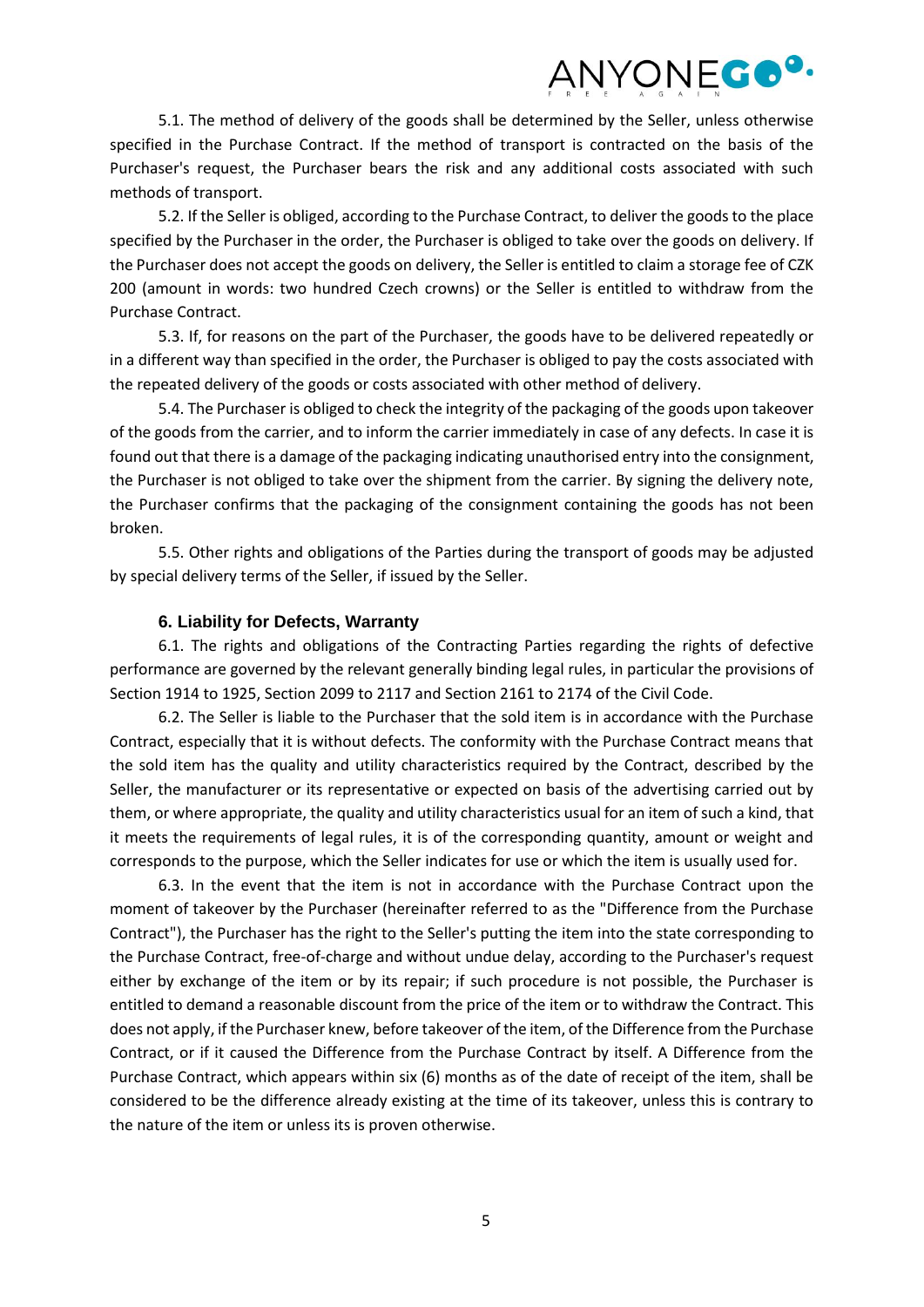6.4. Unless the items, which are quickly deteriorating, or used items are concerned, the Seller shall be liable for defects which appear as a Difference from the Purchase Contract after takeover of the item within the warranty period (guarantee).

6.5. The Purchaser's rights resulting from liability of the Seller for defects, including guarantee liability of the Seller, are to be exercised by the Purchaser at the address of its establishment at Jana Babáka 2733/11, 612 00 Brno. The moment of the claim exercise is considered to be the moment, when the Seller received the complained goods from the Purchaser.

6.6. The condition for proper and successful execution of complaints of any defects of trolleys and/or braces delivered by the Seller shall be the compliance with the conditions for use of these products published at the Seller's web interface.

6.7. Further rights and obligations of the Parties related to the Seller's liability for defects may be regulated by the Seller's Complaint Rules, if issued.

## **7. Transfer of Ownership**

7.1. The Purchaser acquires ownership to the goods upon payment of the whole purchase price for the goods to the Seller.

## **8. Other Rights and Obligations of the Contracting Parties**

8.1. In relation to the Purchaser, the Seller is not bound by any codes of conduct within the meaning of Section 1826(1)(e) of the Civil Code.

8.2. The Purchaser acknowledges that the Seller is not liable for errors arising from any thirdparty interference at the website or as a result of use of the website contrary to its designation.

8.3. The Seller is entitled to sell the goods on the basis of the trade licence. A trade-licence control shall be carried out by the competent trade licence office within the scope of its competence. Supervision of personal data protection is carried out by the Office for Personal Data Protection. The Czech Trade Inspection Authority performs, among others, supervision over compliance with Act No. 634/1992 Coll., on Consumer Protection, as amended.

8.4. The Purchaser hereby assumes the risk of change of circumstances within the meaning of Section 1765(2) of Act No. 89/2012 Coll., the Civil Code.

## **9. Personal Data Protection**

9.1. As regards personal data processing, the Seller proceeds in compliance with the Regulation (EU) 2016/679 of the European Parliament and of the Council on the protection of natural persons with regard to the processing of personal data and on the free movement of such data and repealing Directive 95/46/EC (hereinafter referred to as "GDPR")

9.2. The principles of protection and processing of personal data are specified in more detail in the Basic Information on the Processing and Protection of Personal Data issued by the Seller, available as a part of this document.

## **10. Delivery**

10.1. Unless agreed otherwise, all correspondence relating to the Purchase Contract must be delivered to the other Contracting Party in writing by e-mail, personally or via a registered mail by a postal service operator (according to the sender's choice). Messages for the Purchaser are delivered to the address of electronic mail specified in the order form.